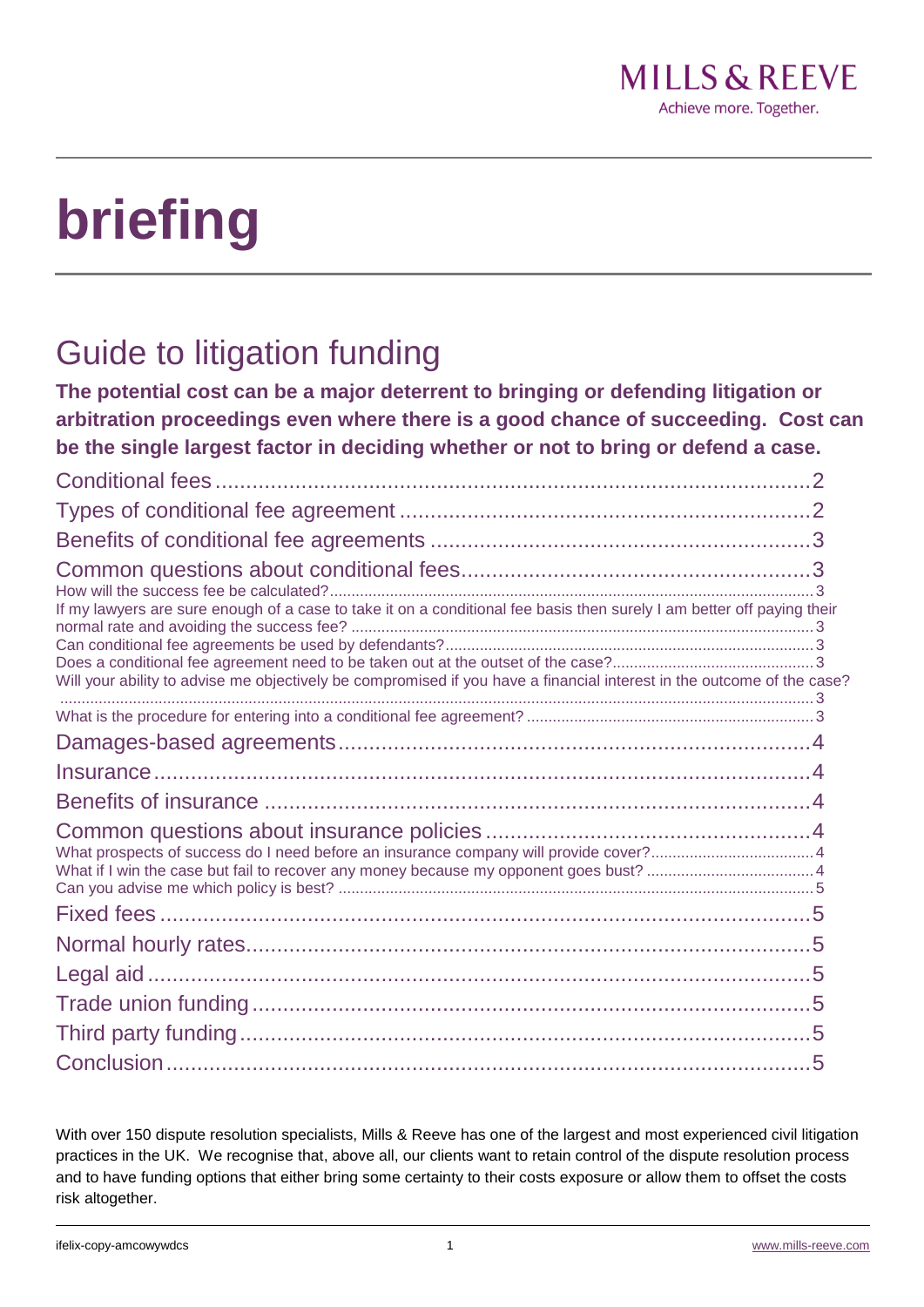This guide sets out some of the financing options that are available to clients who wish to bring or defend legal proceedings and answers some common questions about each. For further details, please speak to one of the contact names set out on the final page.

# Conditional fees

Conditional fee agreements are often called "no win, no fee" agreements. This shorthand, however, is a little misleading. Litigation generally involves three types of expense:

- **o** your own solicitor's fees;
- **o** additional expenses such as barristers' fees, expert fees and court or arbitrator fees; and
- **o** the costs of your opponent, which you might have to pay if you lose.

A conditional fee agreement will usually only deal with your solicitor's fees. It will say that, if you lose the case, your solicitor gets paid a reduced fee (if the agreement is a "partial" or "discounted" conditional fee agreement), or no fee at all if it is a "no win no fee" conditional fee agreement. However, if you win, the agreement will provide that your solicitors get paid their normal fee plus a further percentage of that fee which is called the success fee.

It is possible that your barrister may also agree to charge for his or her work under a conditional fee agreement. If so this will need to be separately negotiated to any agreement we make with you in respect of our fees, although we can discuss this with the barrister on your behalf.

Any additional expenses and the costs of your opponent will either have to be funded by you privately or by a professional funder under a third party funding arrangement (see below). You may be able to obtain insurance under an ATE insurance policy in respect of having to pay the costs of your opponent, and even your own expenses, if you lose the case (see below).

Prior to 1 April 2013, insurance premiums and success fees were recoverable from the losing party. That is no longer the case where the conditional fee agreement or the insurance policy was entered into on or after 1 April 2013 (except in relation to some claims such as publication and privacy proceedings where premiums and/or success fees continue to be recoverable).

# Types of conditional fee agreement

Conditional fee agreements can be used to fund any type of proceedings for resolving disputes (whether commenced or contemplated), apart from criminal or family proceedings.

#### **Conditional fee agreements allow both lawyer and client to be flexible in relation to fees, although the traditional model of "no win no fee" is best known.**

An alternative to the all or nothing approach of "no win no fee" is a partial or discounted conditional fee arrangement. Under this type of conditional fee agreement, you pay an uplift on our normal fees if the case is successful but get a reduction if the case is unsuccessful. To reflect our reduced risk, the uplift will be lower under this type of arrangement than under the "no win, no fee" option.

Because they are self-employed, barristers may be more reluctant than solicitors to enter into conditional fee agreements. However, if a barrister is required, we will do our best to persuade them!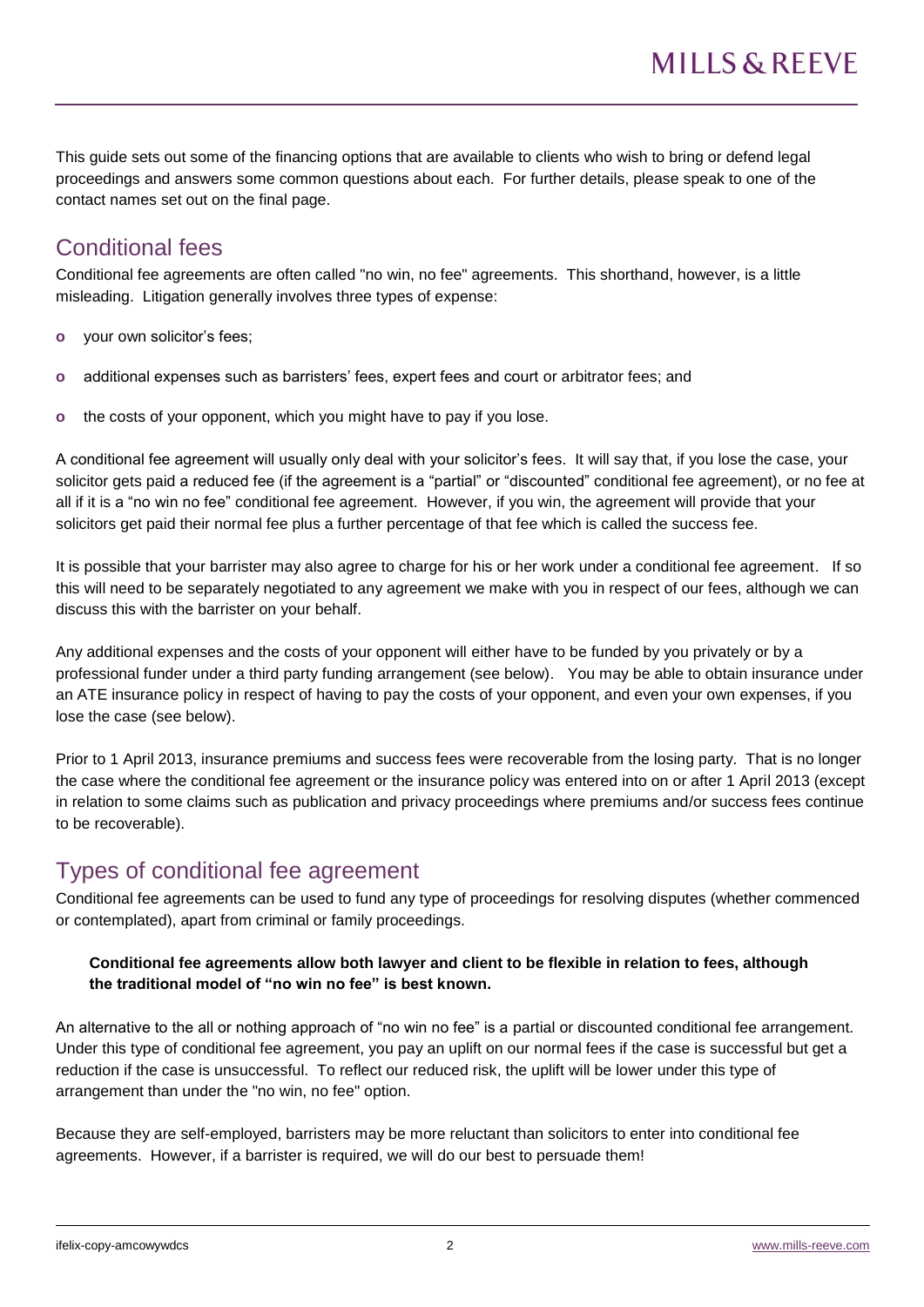## Benefits of conditional fee agreements

Litigating under a conditional fee agreement coupled with an insurance policy is a good way of transferring some of the risk of litigation to your lawyers and to an insurance company.

In addition to the reassurance of knowing that you will not have to pay anything but the insurance premium if you lose (and in some instances this will not be payable – see below under *Insurance*), there is also a clear benefit in not having to pay any fees until the outcome of the case is known.

Your opponent, if you choose to tell them about the conditional fee agreement, will know (a) that you are litigating without having to pay your own solicitors, and (b) that your solicitors have sufficient confidence in the case that they are prepared to share with you the risk of pursuing it. Both can be powerful psychological factors.

# Common questions about conditional fees

#### **How will the success fee be calculated?**

The success fee will be a percentage of our normal fees. It will depend upon the type of case and the prospects of success but will not exceed 100 per cent of our normal fee.

#### **If my lawyers are sure enough of a case to take it on a conditional fee basis then surely I am better off paying their normal rate and avoiding the success fee?**

It all comes down to a question of risk. Suppose your claim is worth £100,000 and the estimated costs on each side of taking it through to trial are £30,000. Under a normal fee arrangement, if you win you will recover £100,000 plus the majority of your legal costs. However, if you lose, you will pay your own costs of £30,000 plus the majority of your opponent's costs. You are therefore gambling up to £60,000 to win a maximum of £100,000.

If you enter into a conditional fee agreement backed by insurance, the risk is significantly reduced. If you win, you should be able to recover the majority of your legal costs (but not, in most cases, the success fee and insurance premium where the conditional fee agreement and the policy are entered into after April 2013), and if you lose the only loss will be the cost of the insurance premium (and you could even insure against that).

#### **Can conditional fee agreements be used by defendants?**

Yes. In defendant cases, success can be defined in terms of avoiding liability altogether or alternatively reducing the quantum of the claim to below a certain figure.

#### **Does a conditional fee agreement need to be taken out at the outset of the case?**

No. But unless we agree that the conditional fee agreement should operate retrospectively you will be responsible for our fees at our normal hourly rates until the conditional fee agreement has been signed.

#### **Will your ability to advise me objectively be compromised if you have a financial interest in the outcome of the case?**

We are under a professional duty to advise clients objectively. We will not advise a client to accept an unreasonably low settlement offer in order to secure payment of our fees.

If we reach the point where we think the case is more likely to be lost than won, then we will advise you to discontinue the action even if that means we will not be paid.

#### **What is the procedure for entering into a conditional fee agreement?**

If you wish to explore the option of a conditional fee agreement, and we think that the case is potentially suitable, we will refer the matter to our Risk Assessment Panel. The panel will decide whether the firm is prepared to offer a conditional fee agreement and, if so, what type of agreement and at what level of success fee. You can then decide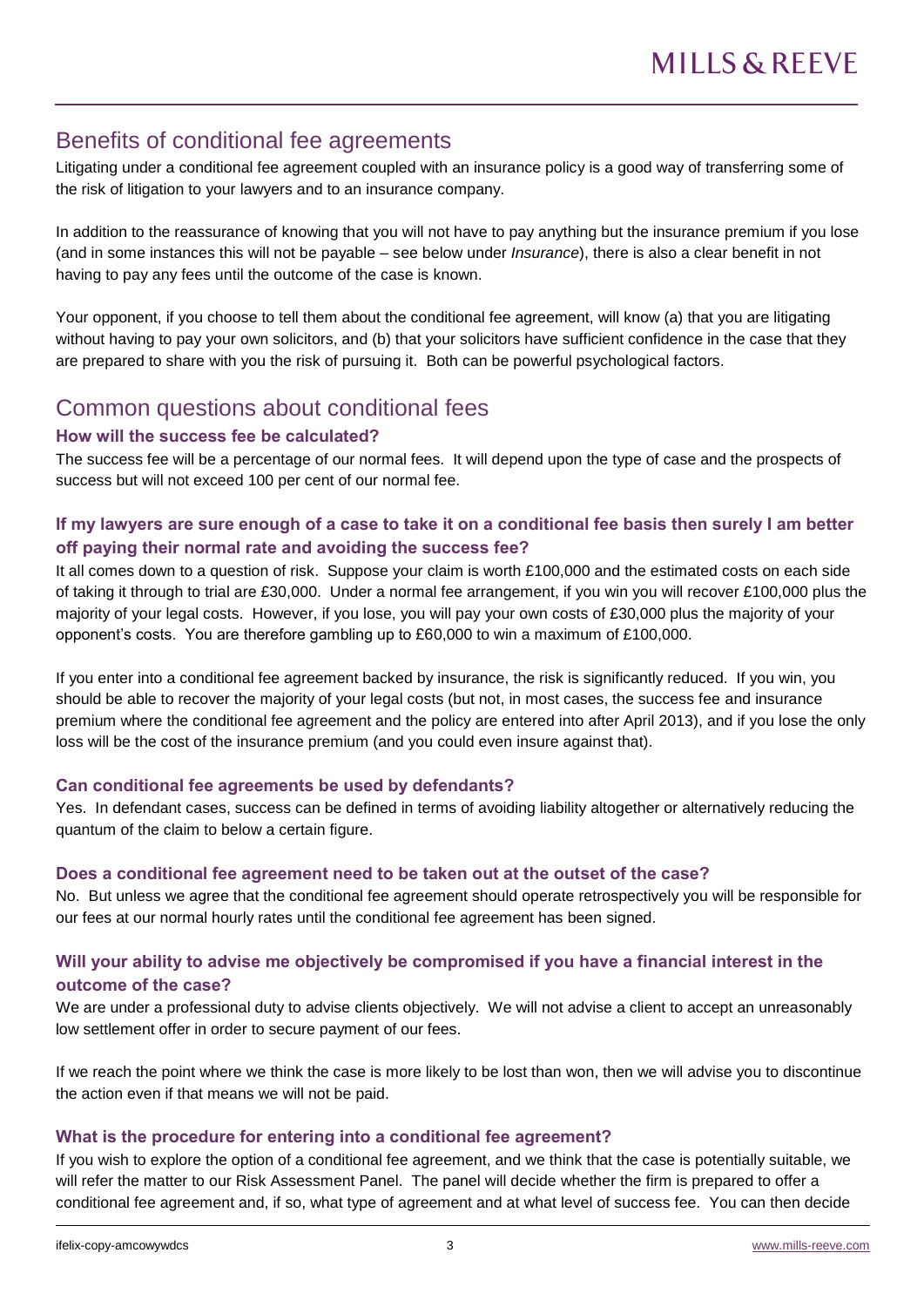whether you wish to proceed with the conditional fee option or not. Please note that unless we agree that the conditional fee agreement should be retrospective, any work carried out in connection with the setting up of a conditional fee agreement (including any necessary investigative work) will be charged at our normal hourly rates and will be payable on delivery of an invoice.

# Damages-based agreements

Damages-based agreements operate in much the same way as conditional fee agreements, except that instead of billing you on a time spent basis the firm will simply take a share of any damages recovered. The percentage will be agreed in advance and will not exceed 50%.

The main advantage of a damages-based agreement is that you will only be paying costs which are proportionate to the benefit that you have obtained from the litigation. The main disadvantage is that if the case settles at an early stage then the amount paid could be considerably higher than the value of the work done. For that reason, we would usually recommend a staged agreement where the percentage increases as the case progresses.

#### **Insurance**

If you are contemplating litigation, it is worth checking your existing insurance policies. Legal expenses insurance is included as standard in many policies, or you may have taken out insurance against specific risks, which would cover the proposed litigation. If you have any doubt about this, you should review your insurance cover and/or contact your insurance broker.

After the event, or "ATE" insurance, can also be taken out after a dispute has arisen. There are a number of insurers who offer cover in connection with conditional fee or damages-based agreements. Some policies cover your opponent's costs only. Others cover your opponent's costs and your own expenses such as barristers' fees and expert witness fees.

Most insurers prefer solicitors to join in the risk by entering into a conditional fee or damages-based agreement. Some, however, provide cover even if the solicitor is retained on a normal hourly rate basis. Under this type of policy, cover can be obtained in respect of both sides' costs or just the potential liability for your opponent's costs. Either way, your solicitor will tell you how much the fees and expenses are likely to be and you pay a premium for this amount of cover. Top up insurance can be obtained later if necessary.

Policies are available which do not require the payment of a premium upfront. Under that sort of policy, the premium itself is insured so that it is not payable at all in the event that the claim is discontinued or lost.

# Benefits of insurance

Given that some policies do not even require any upfront expenditure on a premium, coupling insurance with a conditional fee or damages-based agreement means that it is possible to litigate with very little initial outlay or ongoing cost.

# Common questions about insurance policies

#### **What prospects of success do I need before an insurance company will provide cover?** Most companies require at least a 60 per cent prospect of success.

#### **What if I win the case but fail to recover any money because my opponent goes bust?**

Most insurance policies will not pay out in this situation unless you have also taken out cover against the credit risk.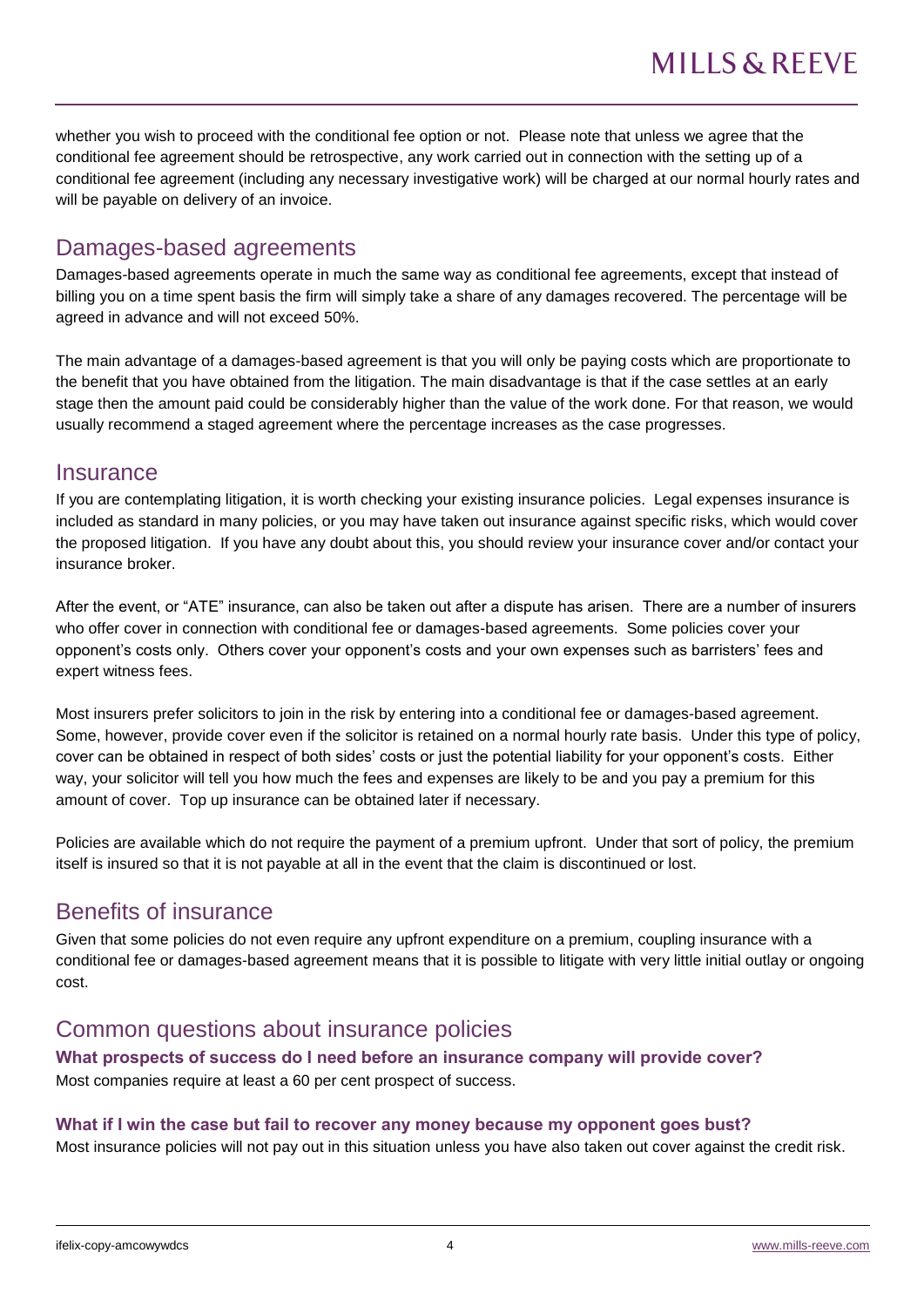#### **Can you advise me which policy is best?**

While we can give you some information about various insurance products, we are not aware of all the products on the market and we are not in a position to advise you as to their respective merits. If you want advice as to the comparative merits of different insurance products, you should speak to an insurance broker.

#### Fixed fees

In straightforward cases, for example debt collecting, we may be prepared to agree an overall fee cap or fixed fees for each stage of the litigation. Alternatively, we could combine a fee cap with a conditional fee or damages-based agreement. If you lose the case, you will only pay the capped fee. If you win, we will charge our normal fees plus a success fee uplift or a percentage of the damages.

#### Normal hourly rates

The majority of our clients pay us on a normal hourly rate basis. Under that type of fee arrangement, the amount paid will be the same whether the case is won or lost. Consequently, it is important that the costs are controlled to ensure that they remain proportionate to the amount at stake. For that reason, we will always carry out a cost/benefit analysis and provide an estimate of costs before undertaking a significant amount of work.

You are free to set a limit on the fees and expenses that we can incur without obtaining your consent. In that way, you can be sure that there will be no unpleasant surprises.

## Legal aid

There are certain circumstances in which you may be able to obtain public funding to assist you in bringing or defending proceedings. The ability to obtain public funding depends upon the merits of a case, the type of action and the financial eligibility of the person making the application. This firm does not undertake publicly funded work. If you believe that you may be eligible for such funding, it may well be in your interests to seek advice elsewhere.

Alternatively, consult the Legal Aid Agency website at<https://www.gov.uk/government/organisations/legal-aid-agency>

# Trade union funding

If you are a member of a trade union and your case involves an accident at work or some other issue related to your employment, you may be eligible for trade union funding. If you think that this may be the case, please speak to your trade union representative.

# Third party funding

In our view, most cases that are good enough to warrant a conditional fee or damages-based agreement should be pursued on that basis rather than involving a third party funder. However, where a claim is especially large and involves substantial disbursements, like counsel's fees or forensic accountancy fees, then the case may be more suitable for third party funding.

Third party funding is where a professional funder pays the litigation costs in exchange for either a multiple of the funding cost or a percentage of the fruits of the litigation. There are a number of specialist litigation funders to whom we can introduce you if you would like to explore this option further.

## Conclusion

In putting together this guide, we have endeavoured to cover all of the mainstream options for funding dispute resolution. Our key message, however, is flexibility. If the claim is strong enough, we expect to be able to offer a funding arrangement that will allow you to seek the legal redress to which you are entitled.